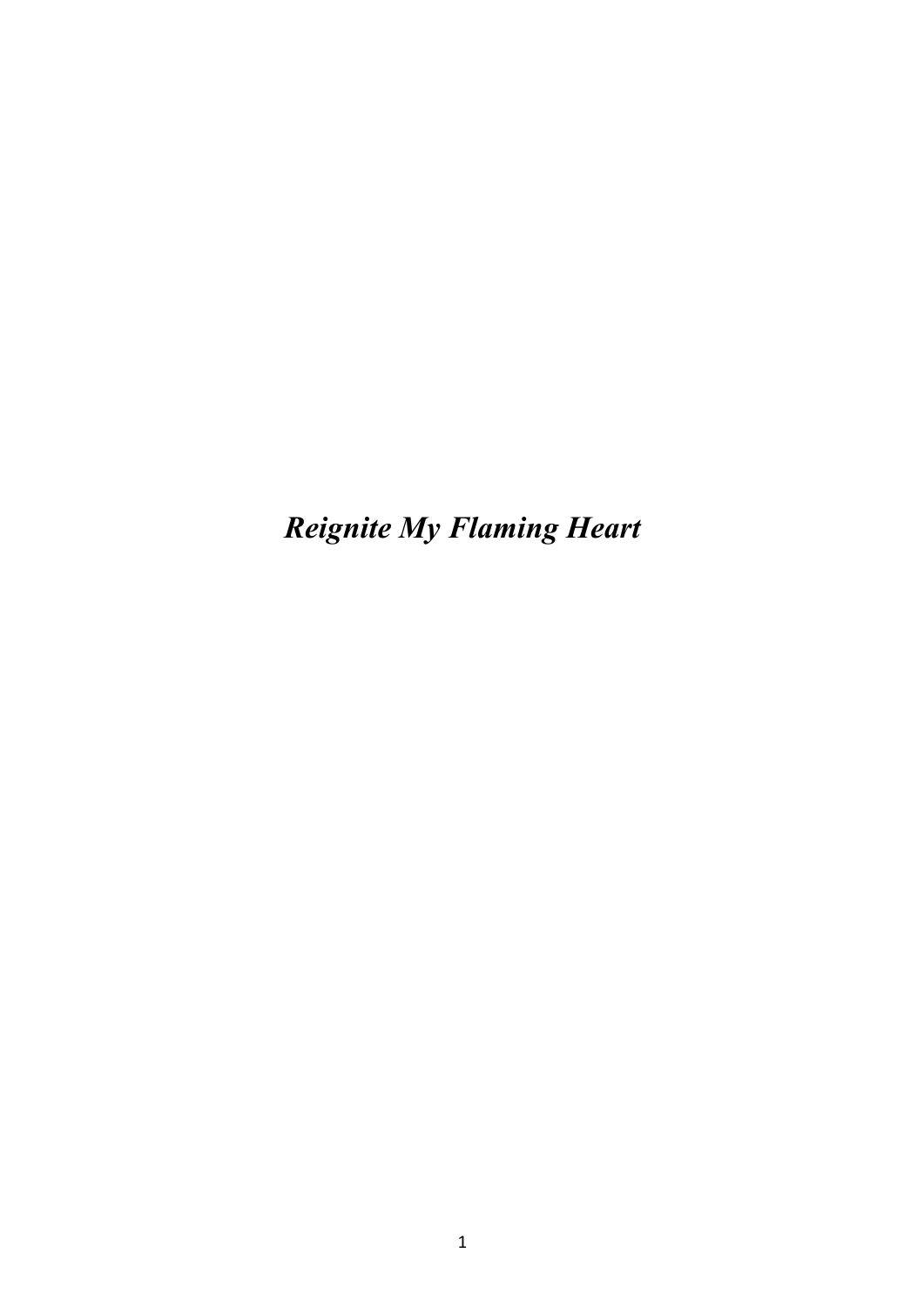"Smith Martin has ta'en his great fore-hammer, And ne'er a word spake he; But. "Now I will gae down to the well, For me or it maun dee."

He has come up wi' that loathly beast; "Come out, thou thing unclean," And he has lifted his great fore-hammer, Struck it full betwixt the een.

And straight it made a grin and groan, A gruesome, horrid din' Then drew itsel' in coils and folds And from the field gan rin

Martin's taen his leman in his arms And kiss'd her lay-cauld brow, "I michtna carry thy sma' pitcher, I bear heavier burden now.""

– Lee, Joseph. "Ballad of Nine Maidens' Well," *Poems: Tales of Our Town* (Dundee: George Montgomery, 1910) p. 41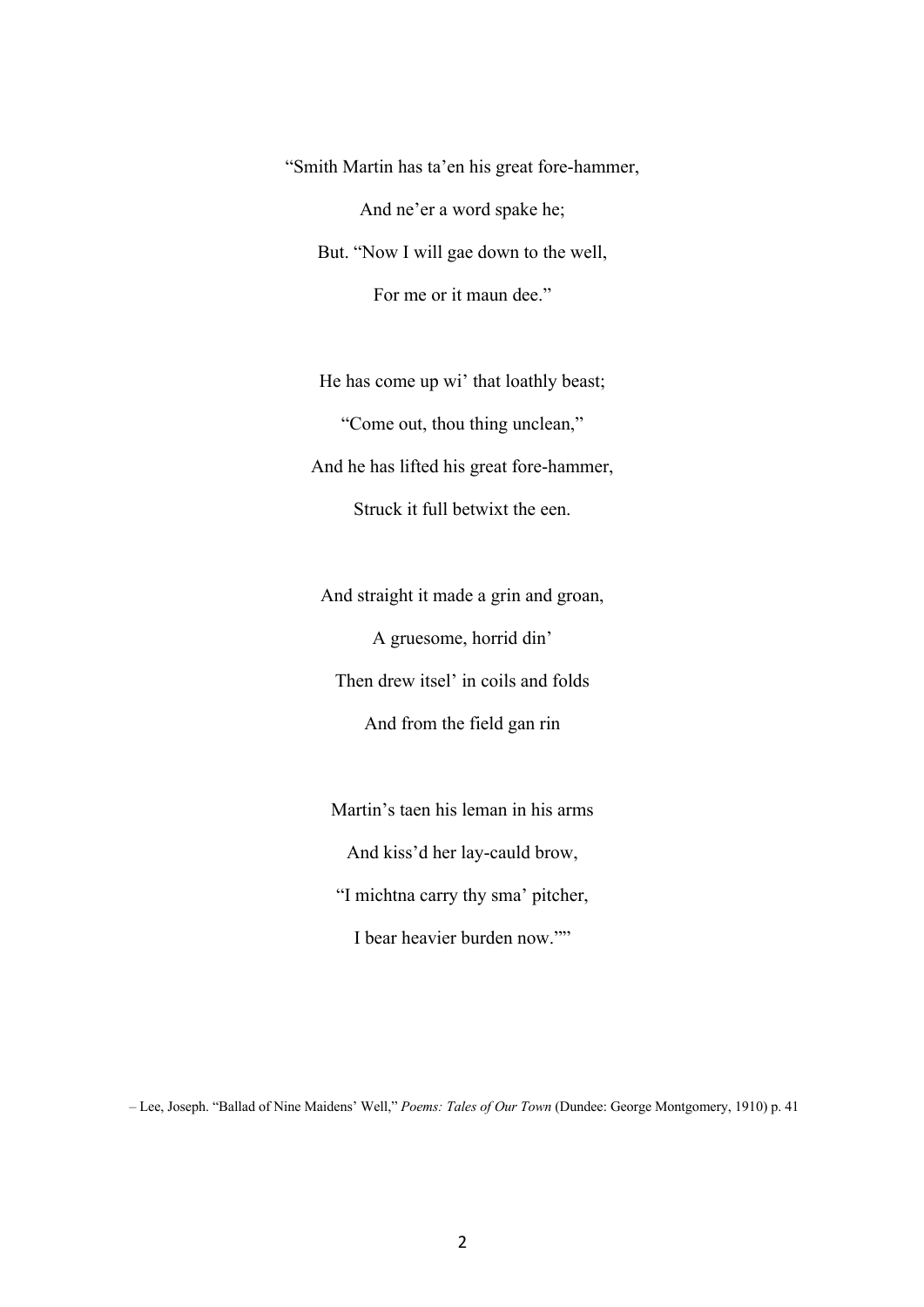## **Rekindle My Flaming Heart**

Balluderon sings to me

*come home and rekindle the flames*

stone and grass glimmer golden the place where I was  $-$ 

I was

meant to be

Martin's ghost sings the song of death and peace

The dead can be dug up and dissected

torn apart and flung by cruel winds

But our bones still bear testimony

rattling along streetlight roads

Disembodied Scots brawling banter about our worth over crackling radio as

we grieve histories carved from nature

broken under the hammers of fate

Balluderon's blades of grass wave forlornly

 *This is not forever*

But it is.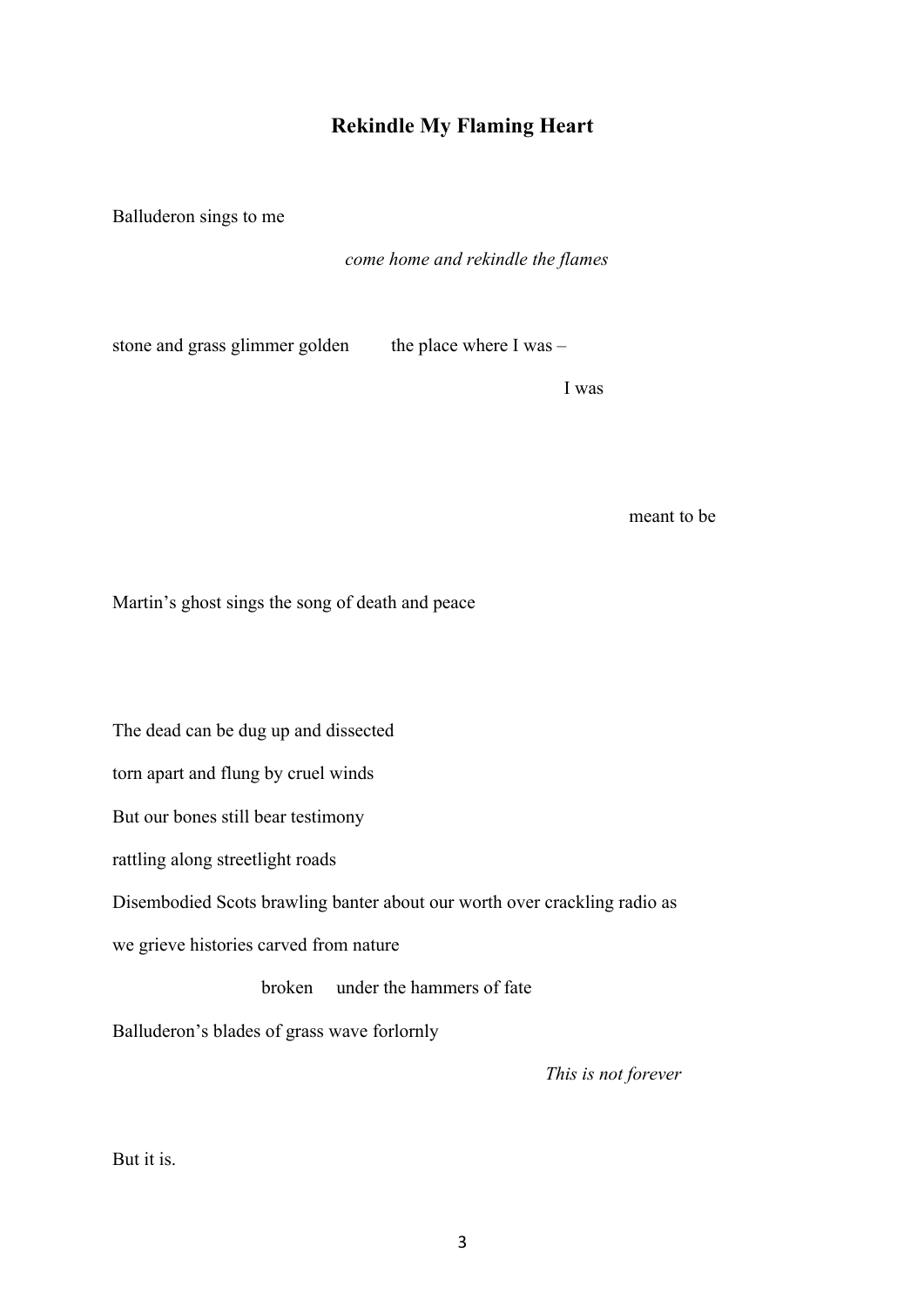\*\*\*

Snuffed out in the forgery

Screams of metal on metal solidify my soul, tainting golden fire to bronze

Clayed, moulded. Shelved. Documented. Assigned.

Simply existing had never been enough, had it?

My history screams in Balluderonian air

guttural cries of gravel scratching the sky, bursting rain

from wispy cloud wounds

Yet I'm waxed tightly into the moulds of your walls dripping tears and blood

My throat of hardened honeycomb cannot free my roar

and swarms of bees buzz about

*creativity diversity innovation inclusiveness love is love human rights you belong etc*

but

your hands create parts of me that never existed, saying *this is you now*

Created in your image, god smites my soul to the gravel

All whilst the true oppressors reap the profits

or slumber in heaven

believing they're angels

The ghost of Martin sings the song of death and peace

\*\*\*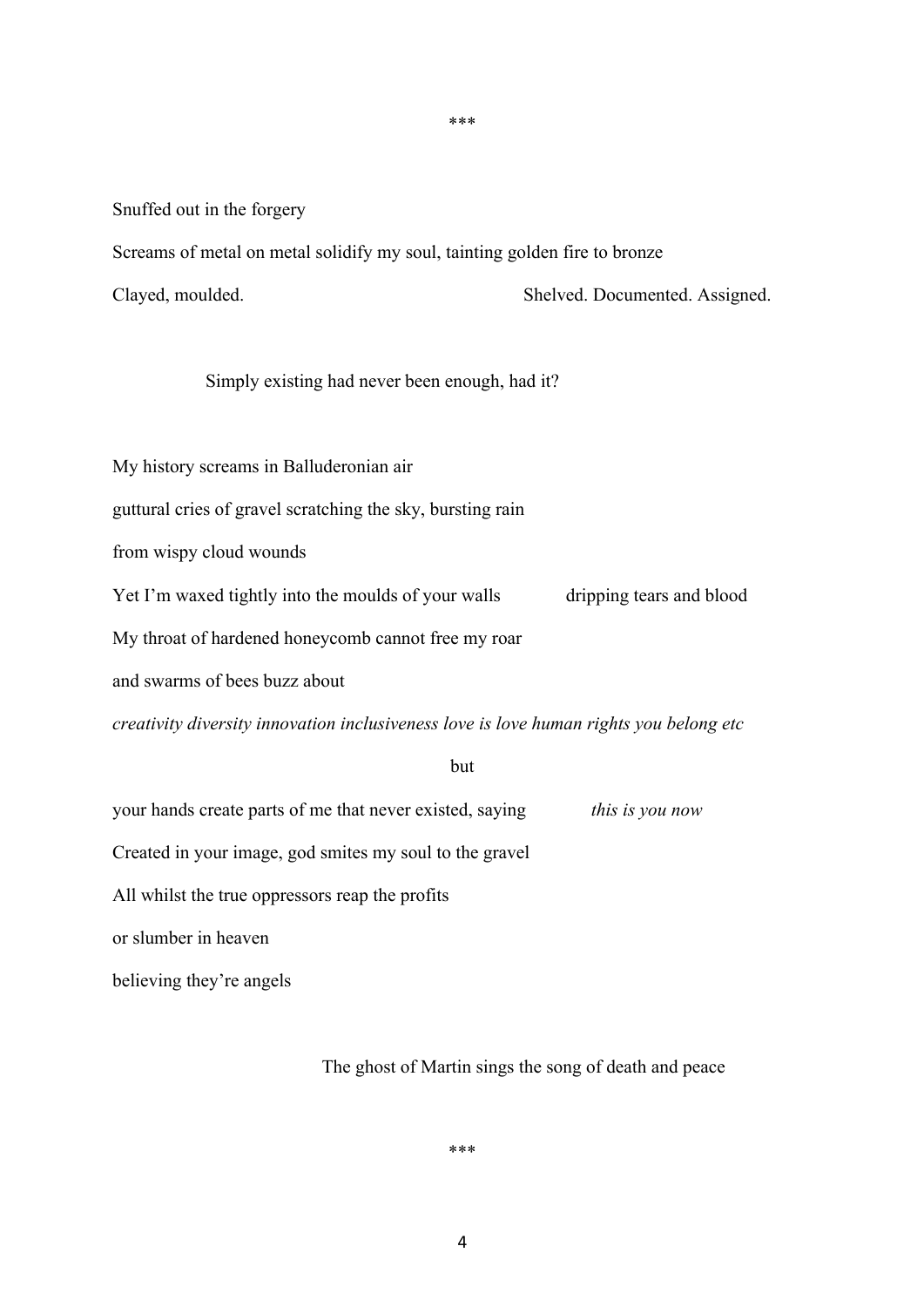Gleaming jewelled skin punctured, fractured across scraps of paper scattered in dusty workshops dry and blotched – here lies my heart, supposedly. Not a blade of grass in sight my memory longs to trace my trail of blood back home mingled with leaky car oil and its rainbow glares

*Rekindle the flames*

I breathe in bricks and rocks and walls as the crane creaks uncomfortably a mechanised insect leg dangling me from a thread A slow, long haul from the van to the street gawps stares cameras Lowered into empty eyes of empty people Falling into the granite gyre coiling into a concrete Underworld of blocked, bricky silence the static of footsteps the closest thing I feel to rain – the real thing glimmers and glosses over me

I now exist to everyone

but no longer to myself.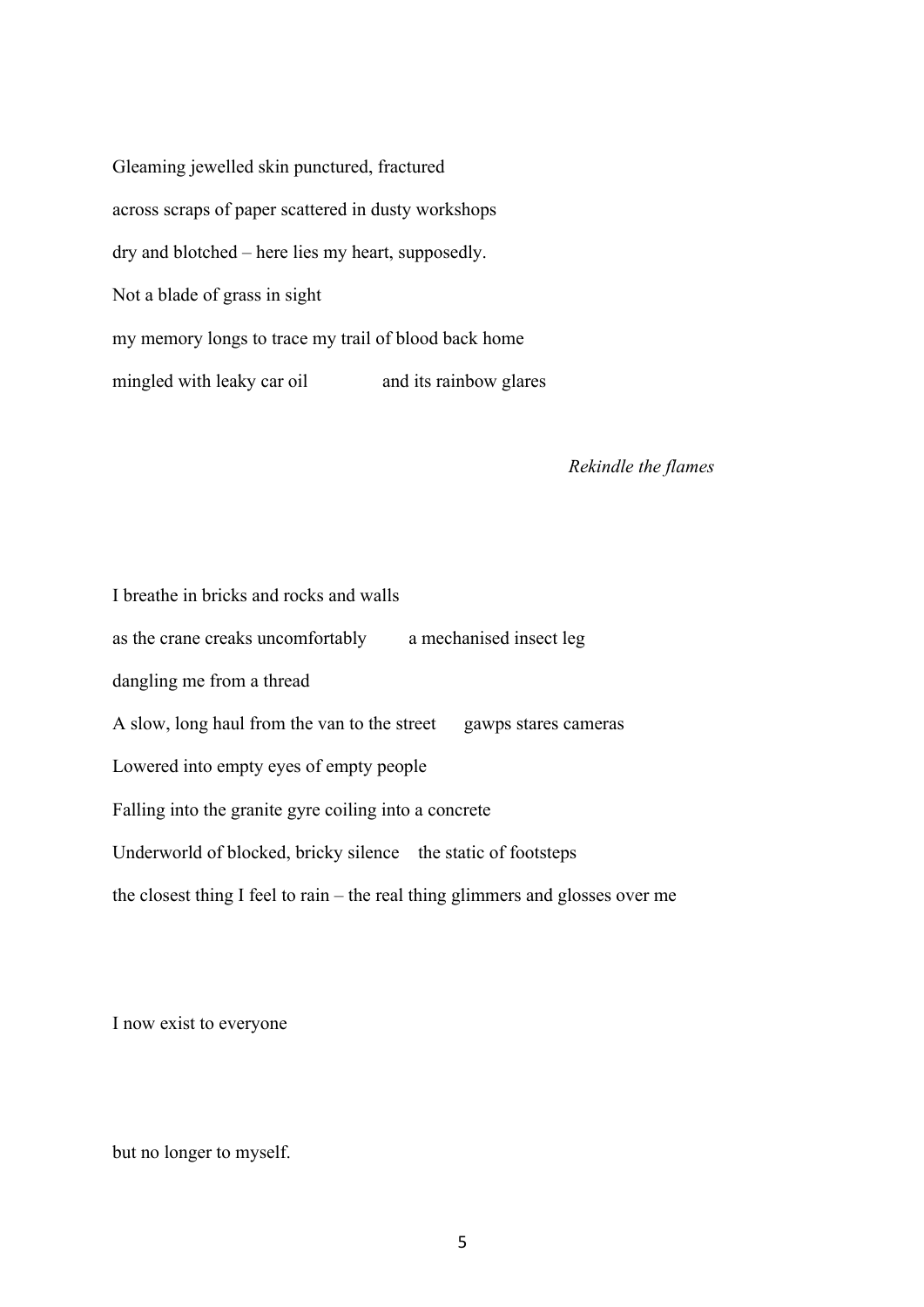Balluderon screams as ants of the earth march onwards burning its soil skin, digging into its narrative and rewriting stories of survival into stories of shame The stomach of my memory still growls and pangs I don't remember which hurt more – the hunger of neglect, or the sword of execution. I've learned that people love to vanquish the mistakes they were responsible for

Two years I wait

to face my new creator – no longer Mother Nature with the well of a goddess

but a mortal man with rough hands

Two years before I catch his gaze in the crowd

His pale eyes burn with brief recognition discomfort avoidance

But I don't burn at all

*Look at me, you coward*

*Look at what you did to me* 

Look at what I did to myself let a man with money define me *this is you now*

\*\*\*

6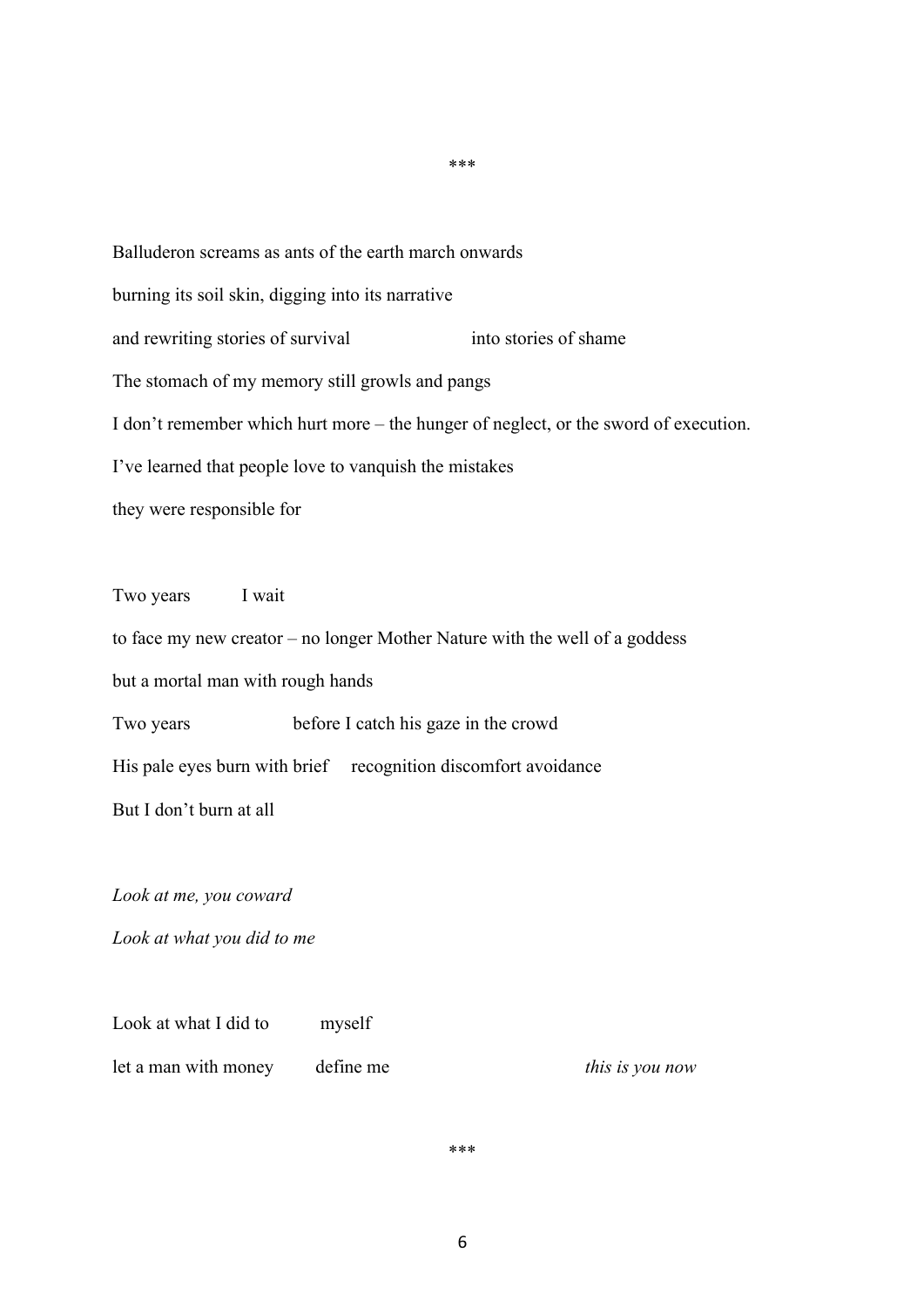My new lair doesn't last long

invaded by plastic helmets and flimsy jackets that glower like tinfoil thinking they're golden *let them* shining under the armour of fences and swords of scaffolding I'm taken down again but why won't they let me die? My living corpse is dragged from hollowed caves ready to be stuffed with neon lights, laminated menus and cash registers *they don't know real treasure when they see it*

Another fragment of my story left behind muffled under the *ka-chings* and *clinks* and *customer announcements* The echoes of tinny tannoys force me into the void

For a while, I guard the entrance to Boots Revolving doors consuming and spitting out people with make-up and medicine and meal deals Waving purses to cure their problems, their hunger, their ailments their insecurity The humans say *money makes the world go round* But I was moulded from money and do I look any stronger for it?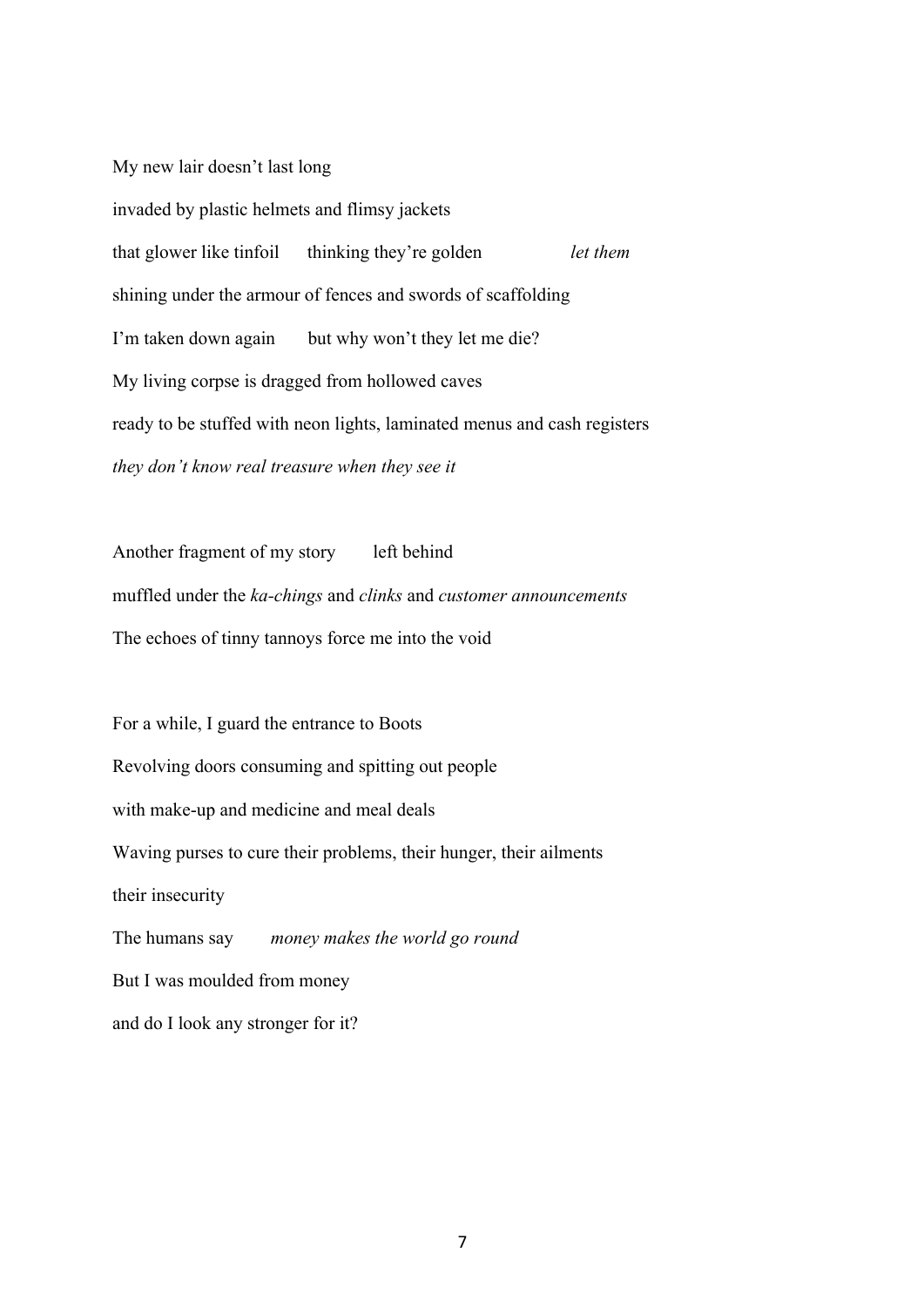Dragged past Desperate Dan slingshot tactically aimed at his head I'm craned beside a black, boxy bin my scent of clean air and smoky fires finally conquered by the tacky stench of trash, cigarettes and joints mingled with Greggs sausage rolls and cheap coffee. Here I am. *This is you now*

*\*\*\**

Sleeping bags surround me like crumpled caterpillars Untrusting eyes staring straight through Boots Pandora Costa Waterstones Tesco New Look, all kinds of bags brushing past their faces, whilst the children clamour around my tail, greedy little eyes ogling at my size and scrappy fingernails chipping away at my skin *my mind says no* but the fire is gone

my history is ablaze in the flames of profit

an invisible wildfire consuming Balluderon's touch

rough hands and distant gazes melting like coins in a furnace

but the bronze ghost of my body? Flogged for free prostituted to these menacing pests

I thought being free would feel better than this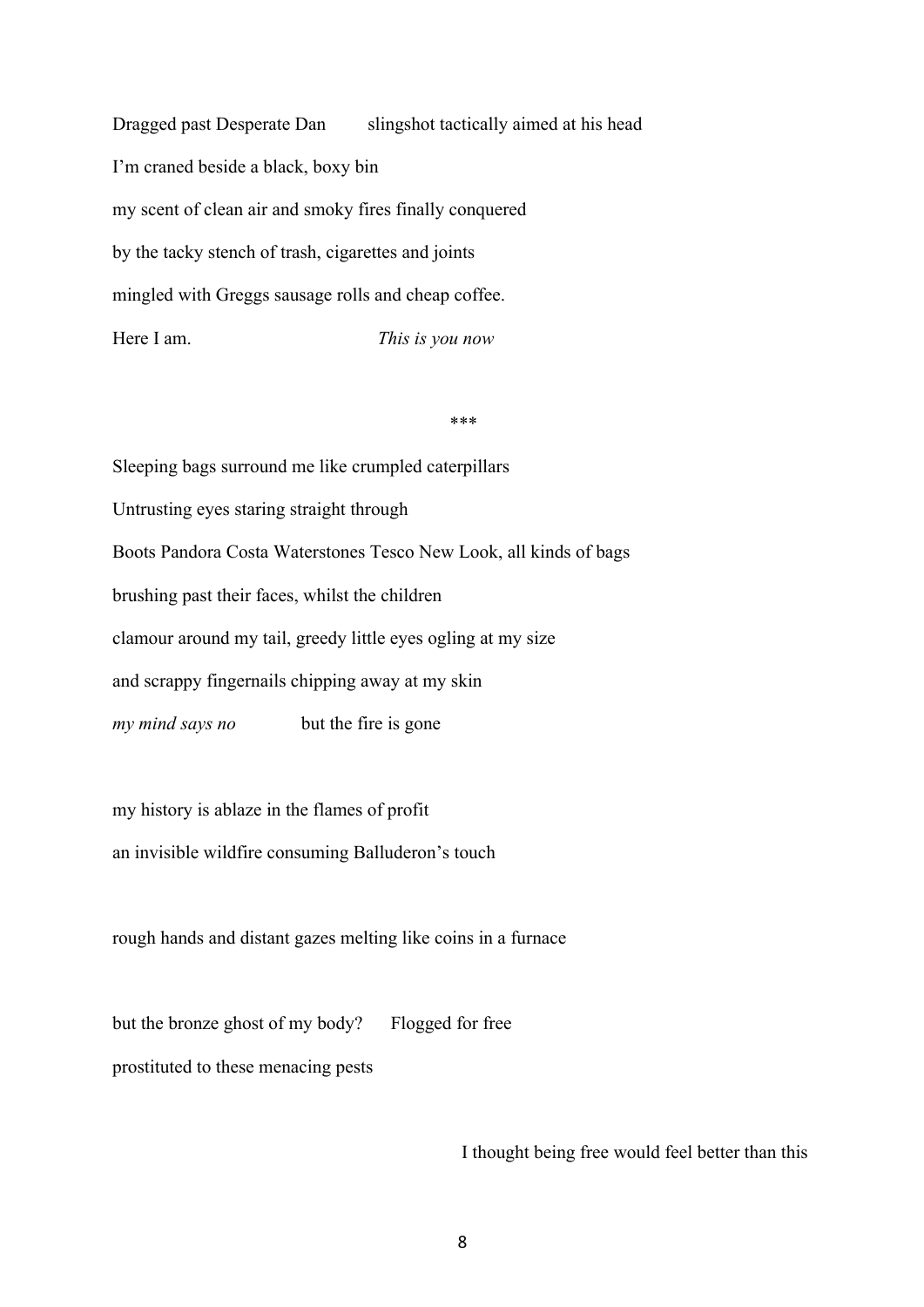look at these tiny humans, climbing a once monstrous beast while slightly bigger humans ignore the raspy pleads of the eyes on the street begging for change

Some people misunderstand absentmindedly dunking coins into their cracked coffee cups

I want to see the change that means something

\*\*\*

There's fire in those eyes burning pavements, all this burning they wait for the rain to drown us out or smoulder us to stone

If we blink hard enough could we spark a wildfire?

\*\*\*

I hear the echoes of stilettos on altars

Drag queens sauntering past the crevices where Holy Mary once stood

Teenagers clamouring under the cross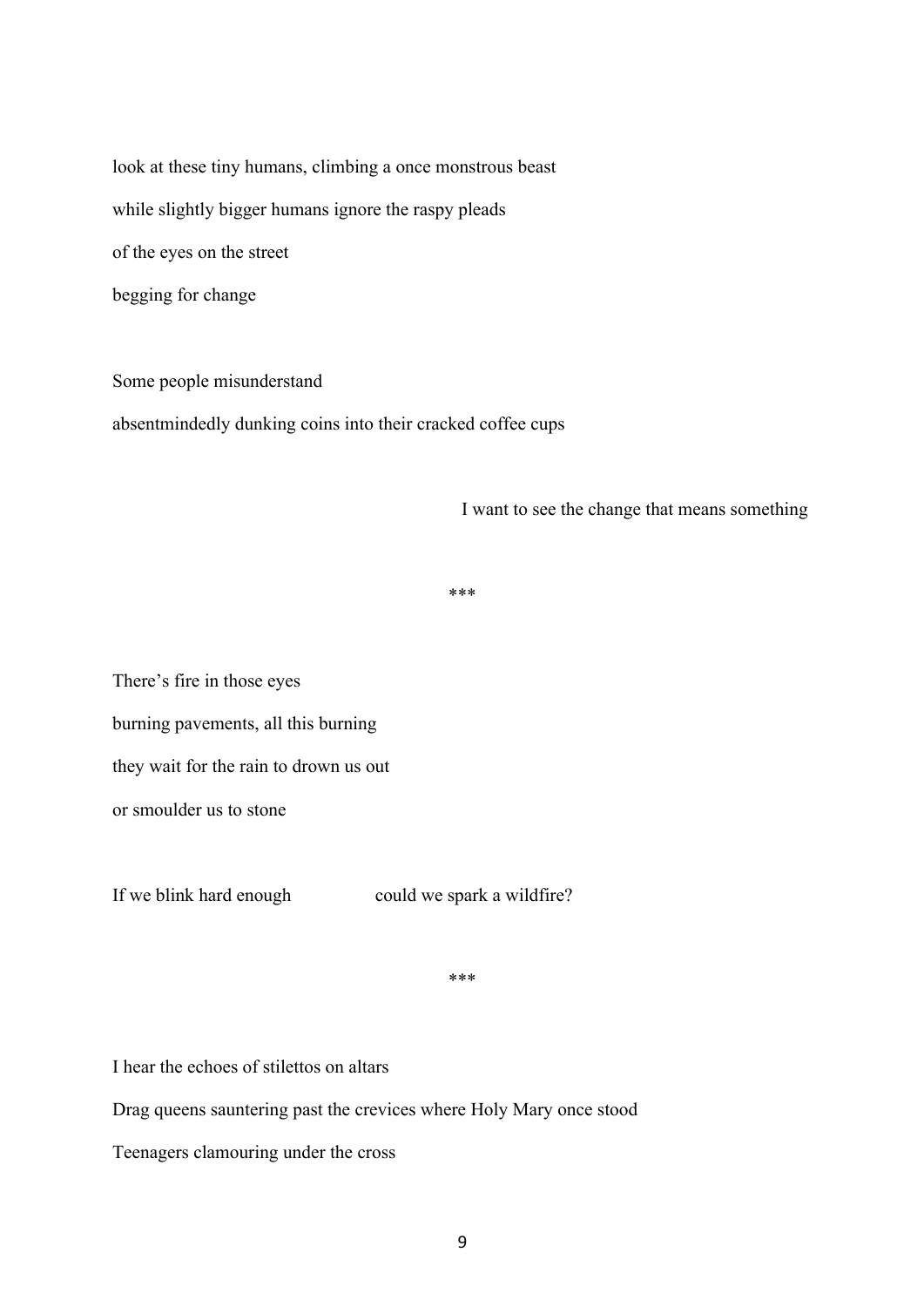Fairy lights glimmering across altars illuminating the prophets No burdens here No one left behind Cash and card won't corrupt the religion, nor the uprising fused together within walls of centuries

If money itself isn't evil then who is?

\*\*\*

Rock lungs strain for Balluderon

dissolving on a stone tongue

You want what's right in front of you

But can't you see? We're chained

Chained to the constraints of the city's mind

Chained under the glare of The Caird (just out of reach from my eyes)

under which you were gutted from the lives of your mothers and fathers

skeleton cars trundling away, jaunty dead thunderings

under my gnarled feet

Remember: our bones bear testimony

they ache for the people and places we leave behind

My home of stolen sky sings the bard of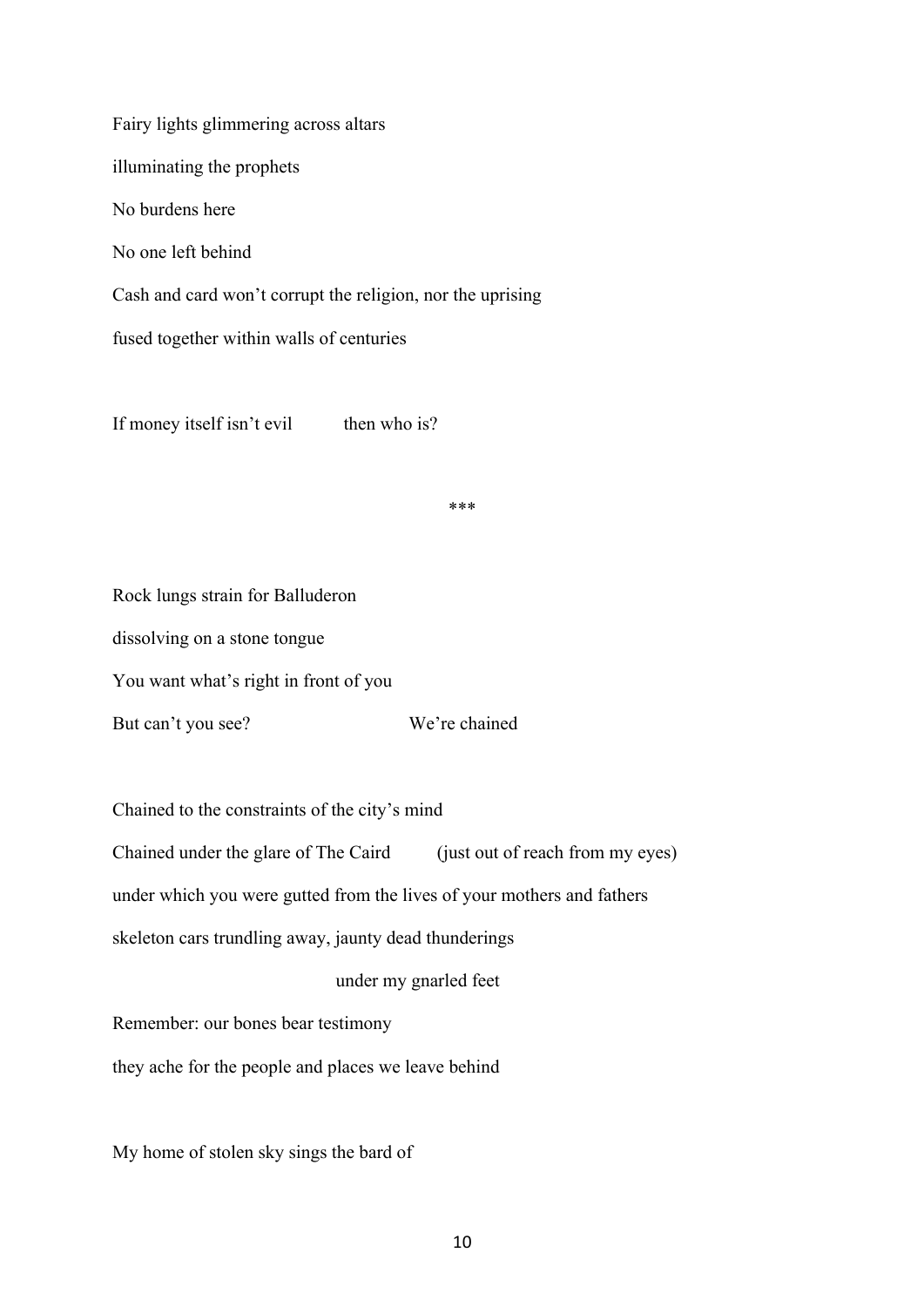smiles, strokes, skin, stars of fire-drunken mornings, as the

pale pink haze of rebirth melts and fizzles into the Tay

the city pumping its polluted blood *and its heart?*

All one big beating corpse

You walk the skeletons of broken promises unanswered emails Screaming your existence into the void won't matter unless someone more powerful screams it for you but screams get lost in translation the language of gold and fire is extinguished burned throats cannot rasp their protests If only we all spoke in ash and charcoal and failure yet you leave the promised land

a different person

than the one you felt destined to be

*Balluderon still screams*

\*\*\*

Look at me –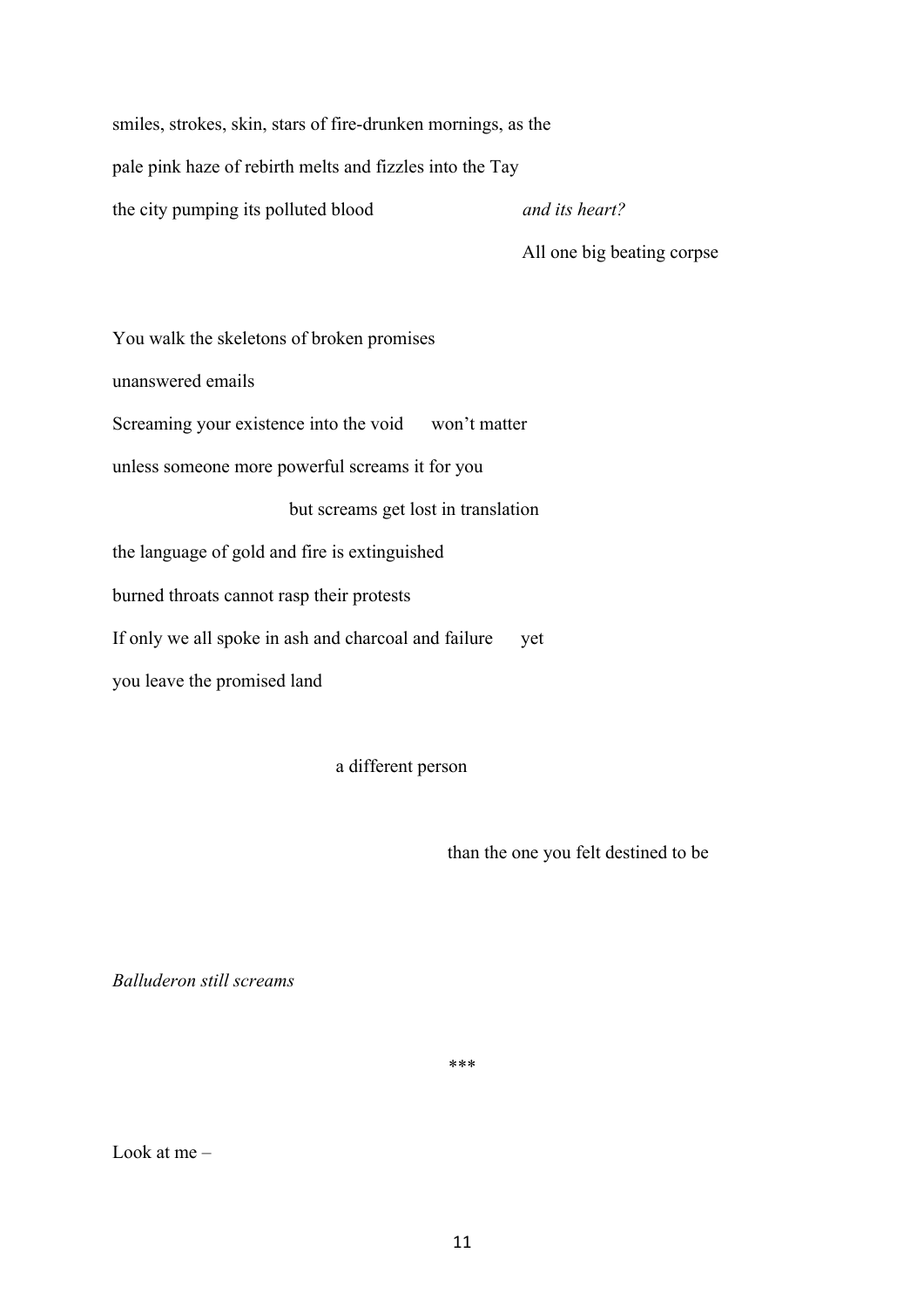No better than glorified stained glass Far too fragile for miracles Your face reflects into the dirty halos of my porous black sockets bobbing backpacks and Bluetooth headphones brushing past my diseased skin bronze tinged green with everything chipped away by light-up trainers and chubby legs pulling themselves higher innocently attempting to ascend to a better world upon relics of destruction upon a body *my body* which isn't theirs to mount Ladies and gentlemen: the new generation, raised to never ask for permission. They climb towards rough hands that will shove themselves inside those tiny bodies and remould them Walking statues of the city perfect stone hearts climbing upon each other, silent tears oozing beneath the hammers bearing a weight they never asked for

Believing this is recognition

this is legacy

this is love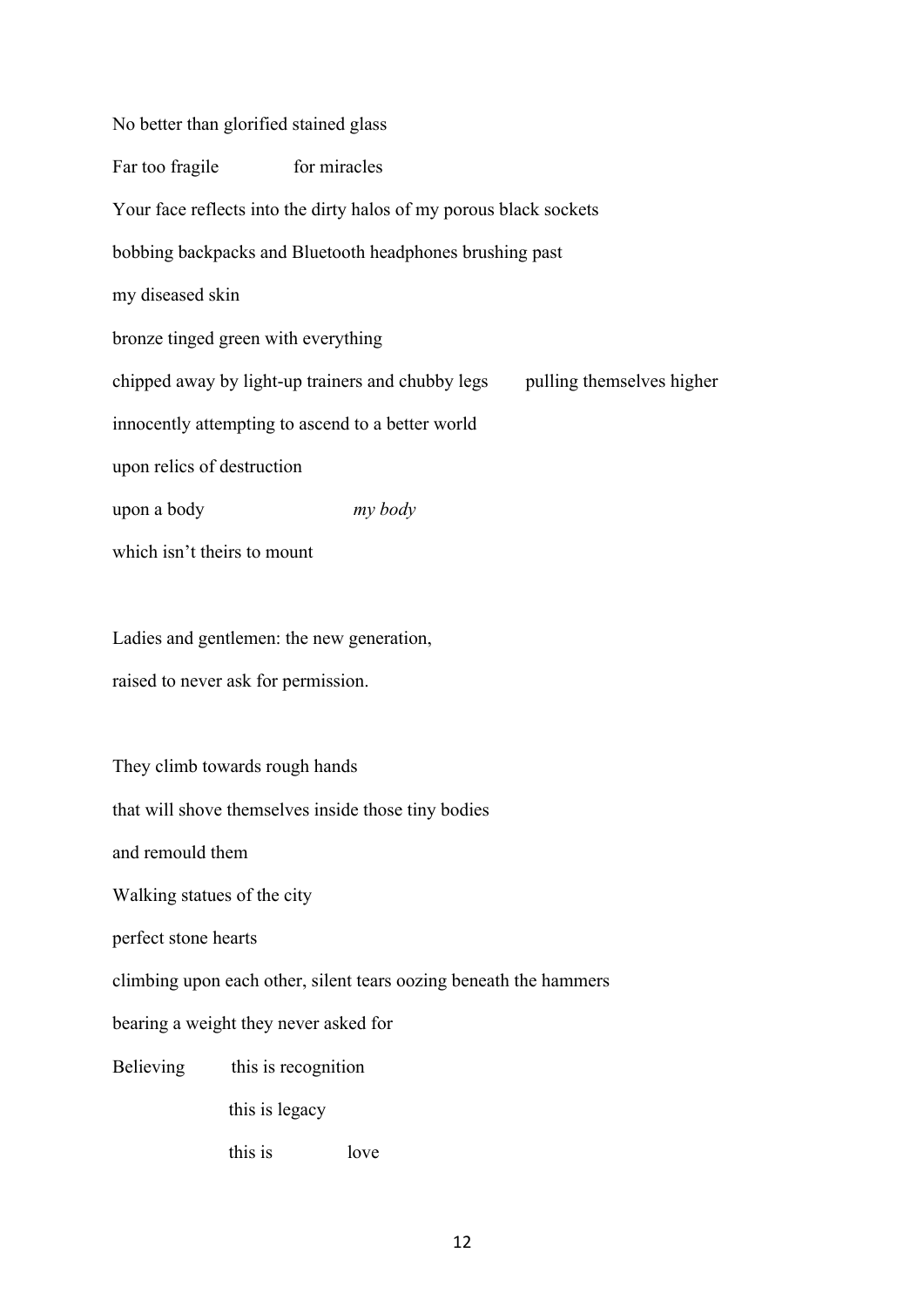They'll be you one day enveloped in headphones darting their jaded eyes away from strangers paving their way nowhere

Martin's ghost sings the song of death and peace

\*\*\*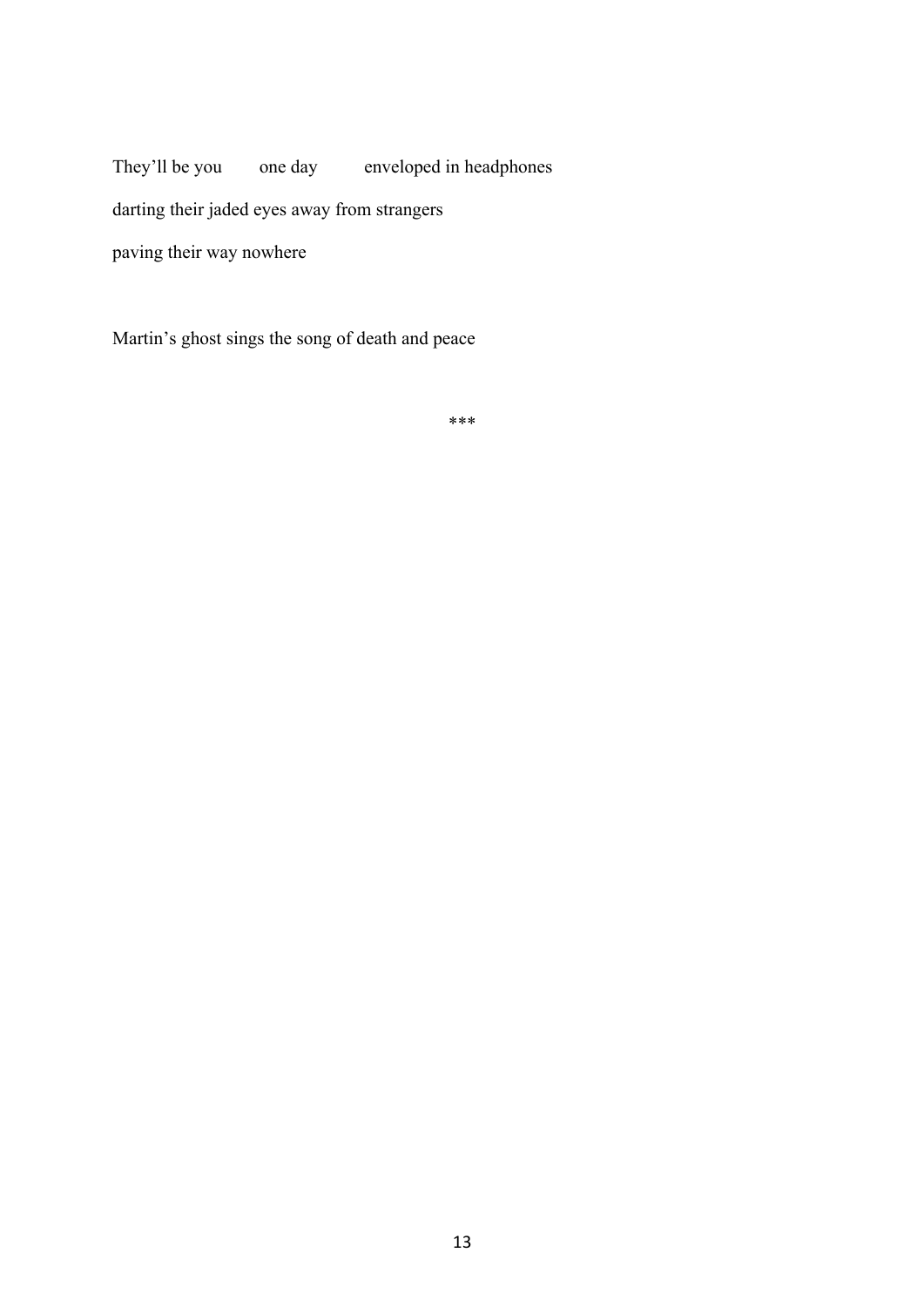I'm meant to be

Home

My heart is a heavy burden on the streets

a memory soaring in haunted ashes

an unforgiving hammer forging me down

Martin's ghost sings the song of death and peace

My ghost whispers

 *This is forever*